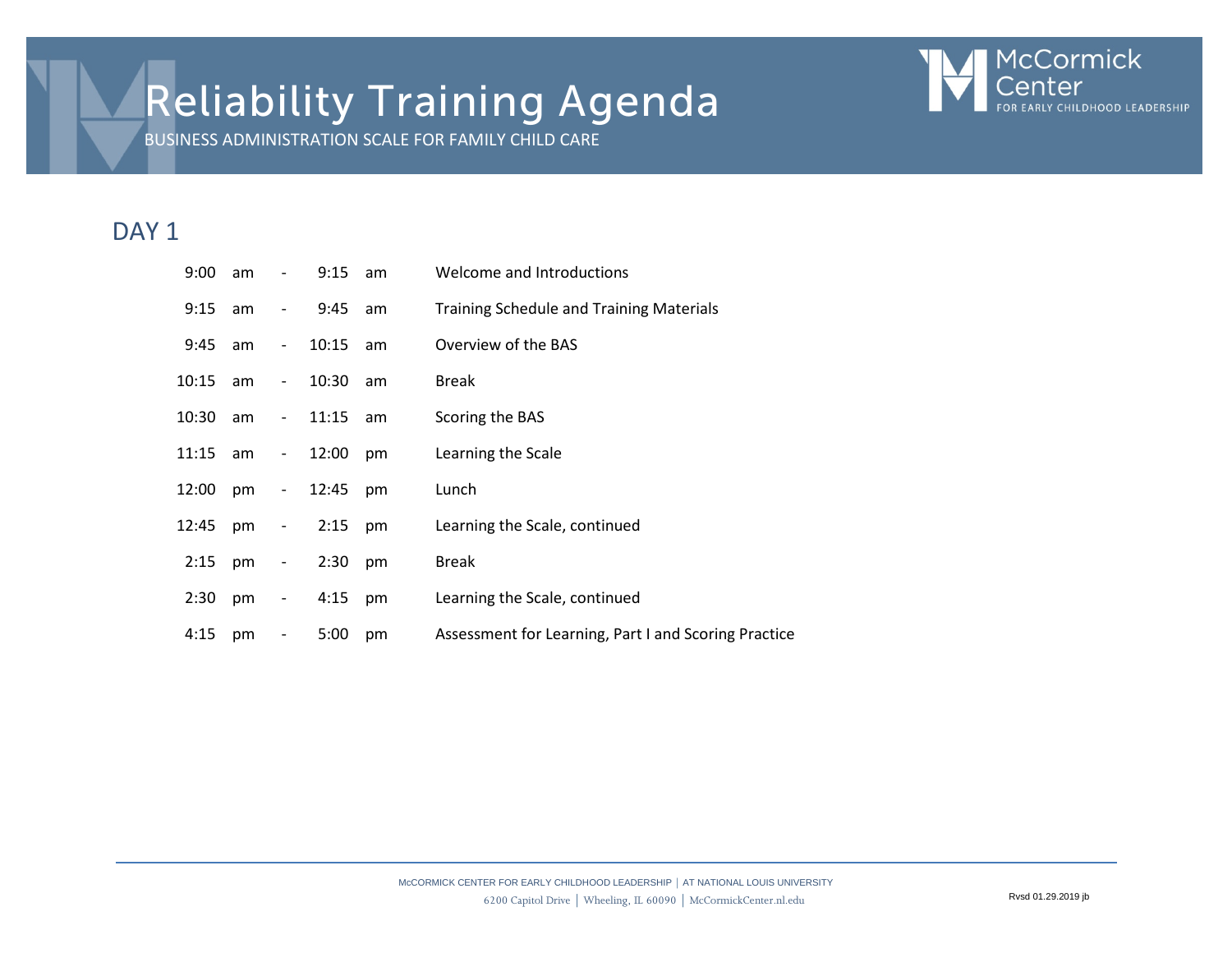#### 2 | PAGE

## DAY<sub>2</sub>

| 9:00       | am |                                               | 9:15  | am | Questions                              |
|------------|----|-----------------------------------------------|-------|----|----------------------------------------|
| 9:15       | am | $\blacksquare$                                | 9:45  | am | Review Assessment for Learning, Part I |
| $9:45$ am  |    | $\sim 100$                                    | 10:15 | am | Learning the Scale                     |
| $10:15$ am |    | $\overline{\phantom{a}}$                      | 10:30 | am | <b>Break</b>                           |
| 10:30      | am | $\sim 100$                                    | 12:00 | pm | Learning the Scale, continued          |
| 12:00      | pm | $\frac{1}{2}$ and $\frac{1}{2}$               | 12:45 | pm | Lunch                                  |
| 12:45      | pm | $\overline{\phantom{a}}$                      | 1:45  | pm | Learning the Scale, continued          |
| 1:45       | pm | $\frac{1}{2}$ , $\frac{1}{2}$ , $\frac{1}{2}$ | 2:15  | pm | <b>Provider Qualifications</b>         |
| 2:15       | pm | $\overline{\phantom{a}}$                      | 2:30  | pm | <b>Break</b>                           |
| 2:30       | pm | $\blacksquare$                                | 4:00  | pm | Documentation Verification             |
| 4:00       | pm | $\overline{\phantom{0}}$                      | 5:00  | pm | Assessment for Learning, Part II       |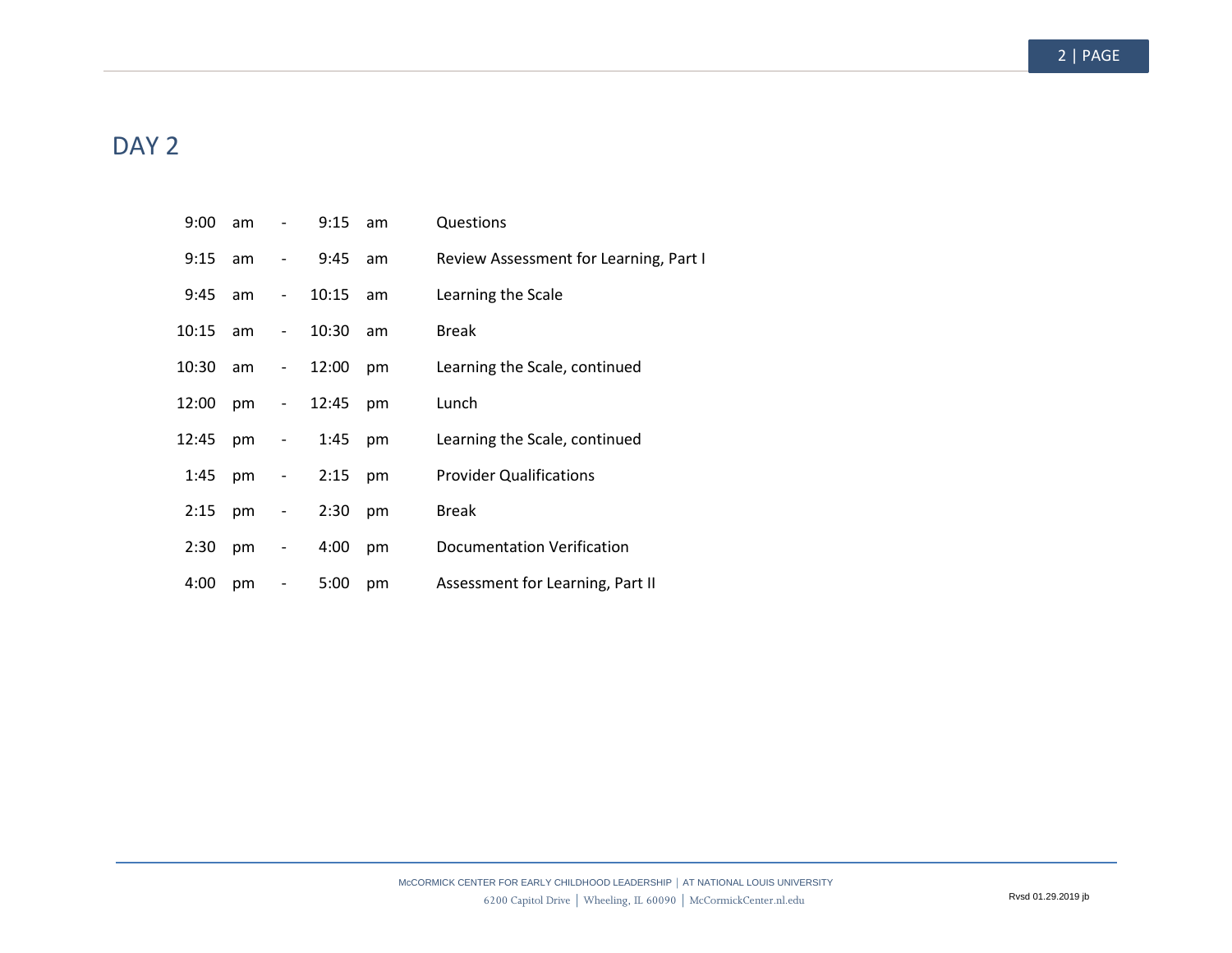#### 3 | PAGE

## DAY<sub>3</sub>

| 9:00     | am | $\overline{\phantom{a}}$                      | 9:15      | am | Questions                                  |
|----------|----|-----------------------------------------------|-----------|----|--------------------------------------------|
| 9:15     | am | $\sim 100$                                    | 10:00     | am | Review of Assessment for Learning, Part II |
| 10:00    | am | $\sim 100$                                    | 10:15     | am | <b>Practice Rating and Scoring</b>         |
| 10:15    | am | $\sim 10^{-1}$                                | 10:30     | am | <b>Break</b>                               |
| 10:30 am |    | - 1                                           | 12:00     | pm | <b>Practice Rating and Scoring</b>         |
| 12:00    | pm | $\sim 10^{-1}$                                | 12:45     | pm | Lunch                                      |
| 12:45    | pm | $\overline{\phantom{a}}$                      | 1:45      | pm | Practice Rating and Scoring, continued     |
| 1:45     | pm | $\frac{1}{2}$ , $\frac{1}{2}$ , $\frac{1}{2}$ | $2:15$ pm |    | Visit Protocol                             |
| 2:15     | pm | $\overline{\phantom{a}}$                      | 2:30      | pm | <b>Break</b>                               |
| 2:30     | pm | $\overline{\phantom{a}}$                      | 3:15      | pm | Certification                              |
| 3:15     | pm | $\overline{\phantom{0}}$                      | 5:00      | pm | <b>Review and Questions</b>                |